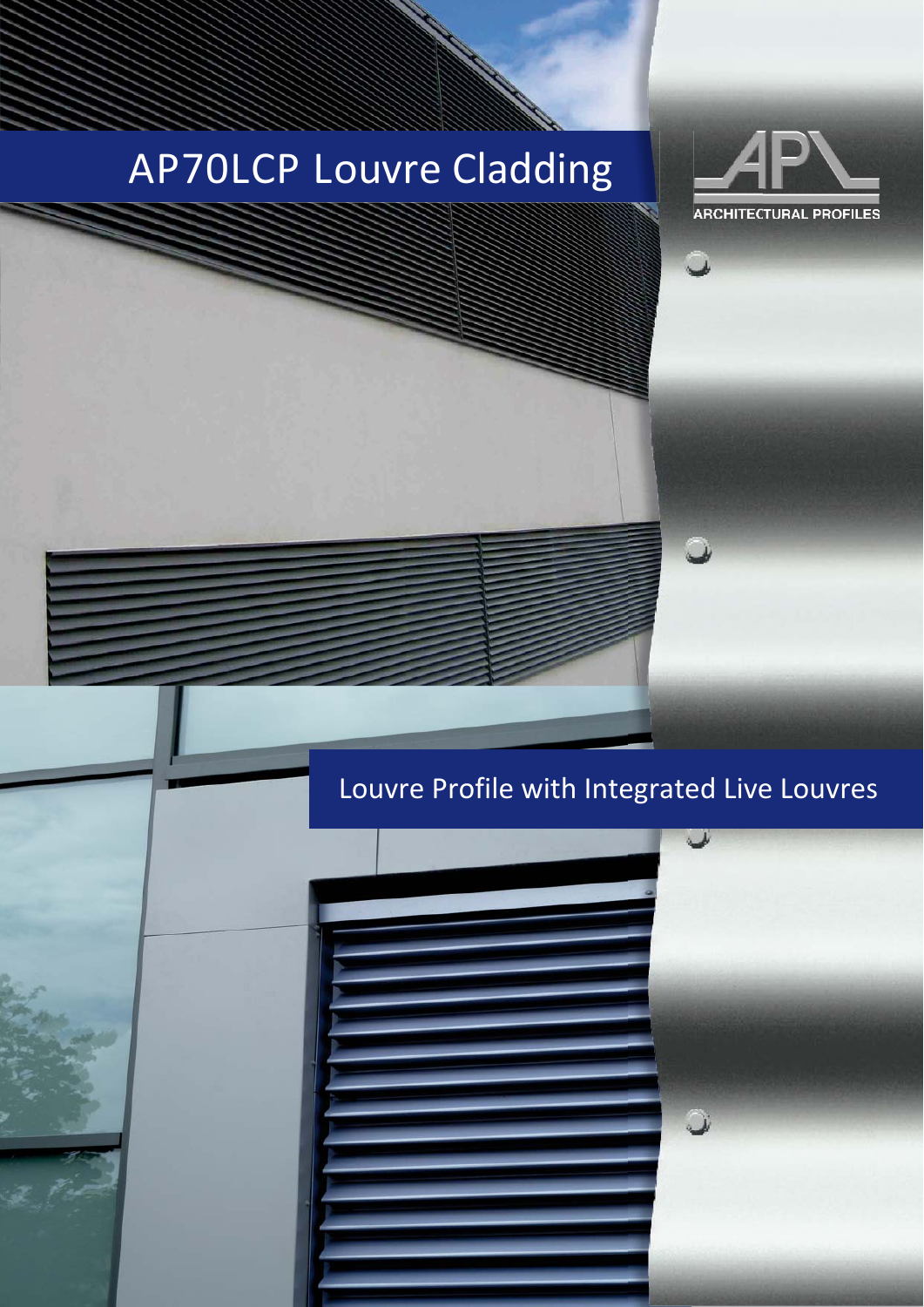

#### **APL AP70 Louvre Profile & Integrated Live Louvres**

AP70LCP is our 'louvre' profile to match traditional operating louvres. Available roll formed in lengths up to 10 metres long, it provides a more economic solution than standard traditional louvre systems with blanking plates.

Our 'Live Louvre' systems match and integrate fully with the profiled louvre, single or double bank, and provides approximately 50% free inlet area and installed onto a bespoke matching mullion. Available in both Aluminium and Steel they can be supplied in a wide choice of finishes and colours.

- Exclusive profile shape to create a traditional louvre appearance
- Available with fully integrated 'live louvres' as Single and/or Double Bank types
- Roll formed in lengths up to 10m for less joints and very accurate profiles
- Available in Steel and Aluminium
- Available perforated as an alternative economic option to live louvres
- Fire tested as part of a complete NON-COMBUSTIBLE insulated assembly when combined with APL Tritherm Spacer System, with a simple upgrade to a 60/60 firewall
- A1 fire-rated materials available
- . Available in PPC, Armacoil™ (2-layer PVDF coating system), ArmacoilPLUS™ (3-layer PVDF coating system) Anodised, PUF, PRISMA and LG finishes
- Up to 40 year warranty available on both the coating and the substrate, including for marine environments
- Can be laid both horizontally and vertically
- BSRIA tested
- System constructions available onto both cladding rails and SFS





Tel: 0118 927 2424 | Email: info@archprof.co.uk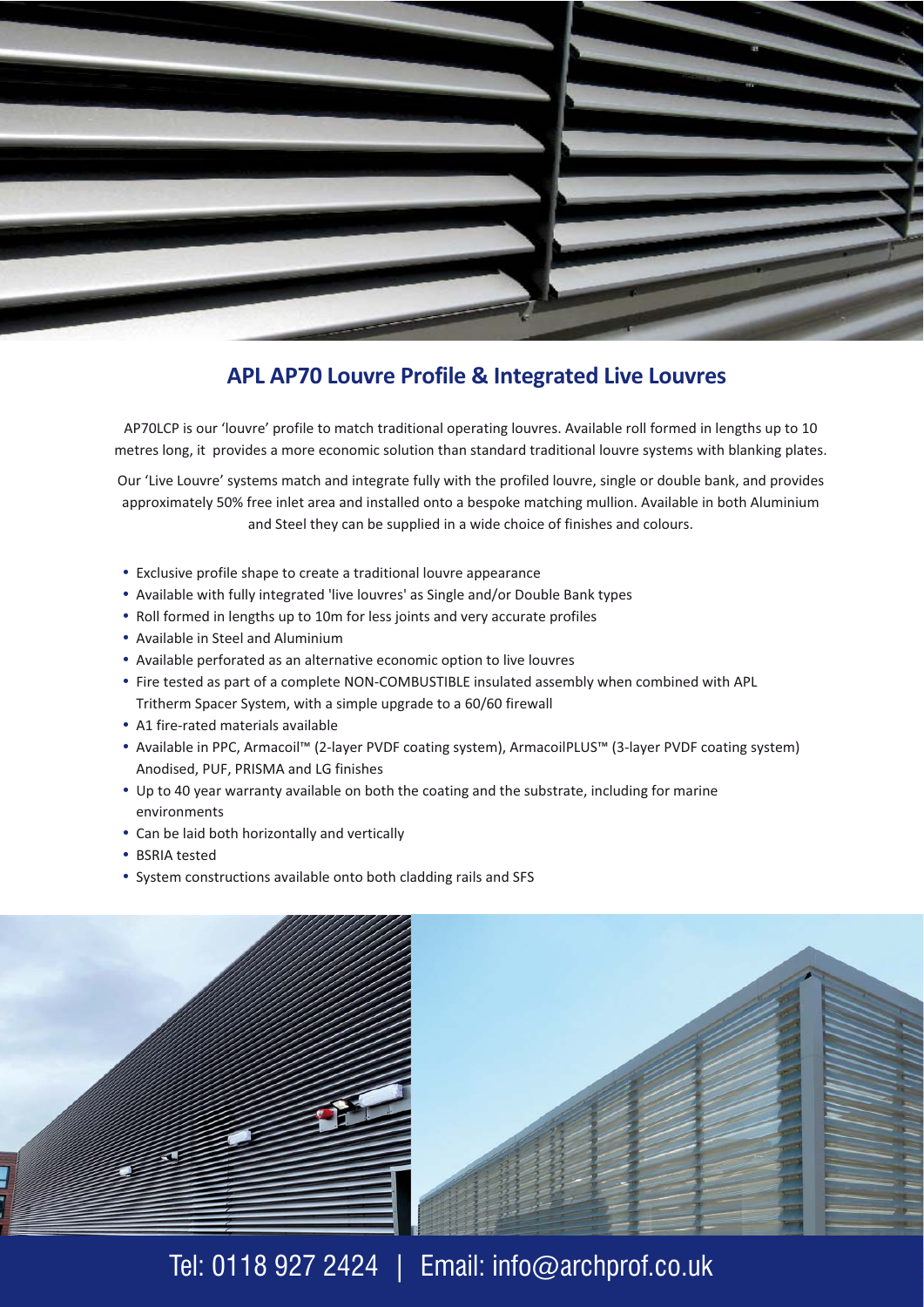





**Typical AP70 LCP Dummy Louvre Profile** with Integrated LB3 Live Louvres





## www.archprof.co.uk